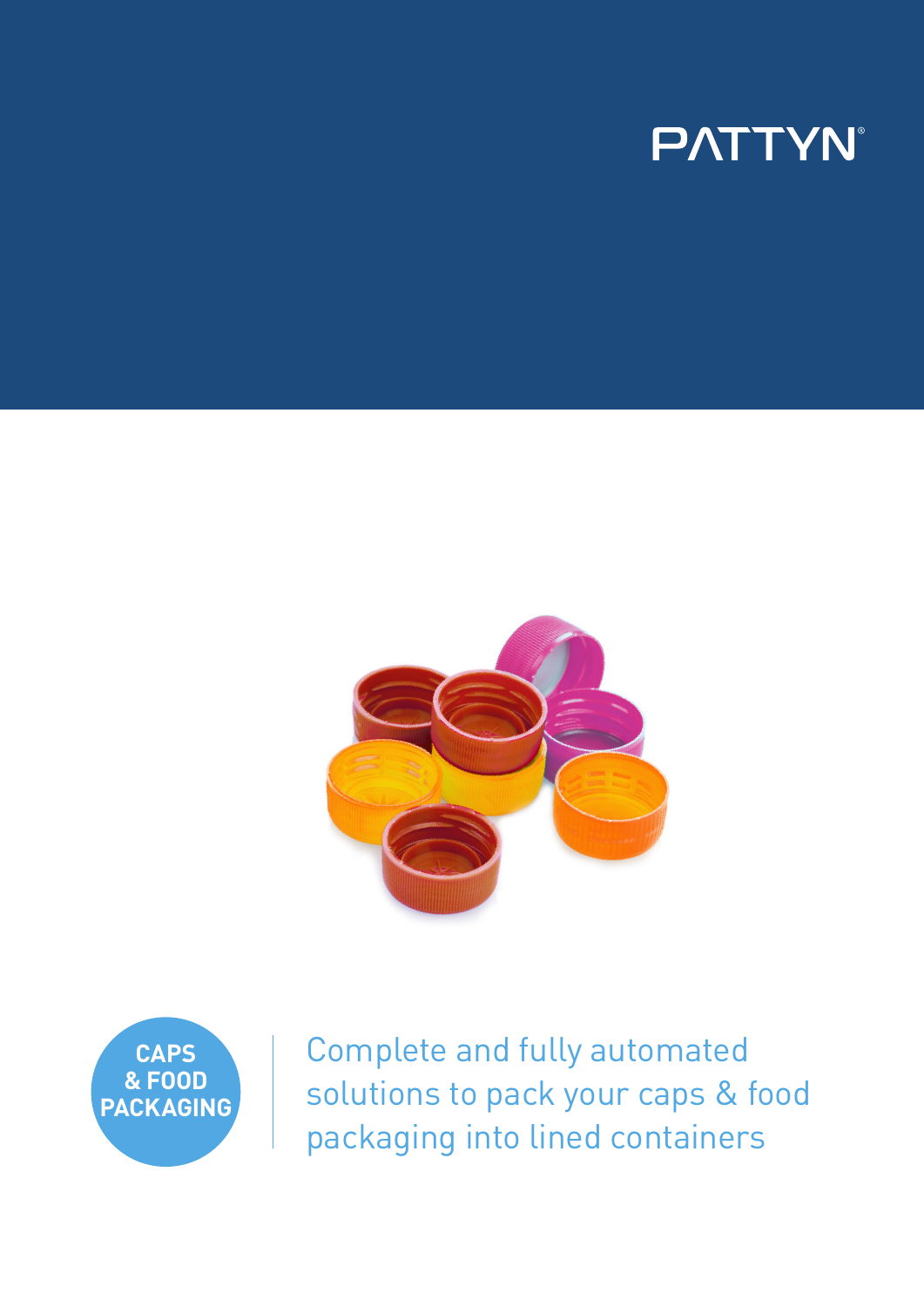## Your product

With over 70 years of know-how, we guarantee the very best handling and packing of your caps & food packaging products into lined containers from 5 up to 30 kg.

Caps and lids for jars & bottles – tubes – components – closures – food packaging products

### Packaging concept according to your product

#### LARGE PLASTIC & METAL CAPS

The number and filling weight of large plastic & metal caps is determined according to your requirements.

#### SPRAY CAPS & AEROSOL CAPS

Pattyn has developed a special counting system to automatically count spray caps & aerosol caps. The number and filling weight is determined according to your requirements.

#### FOOD PACKAGING PRODUCTS

The number and filling weight of food packaging products (such as plastic trays, cups…) is determined according to your requirements.

#### HIGH EFFICIENCY

The Pattyn packaging line enables you to centralize the case erecting, bag inserting and bag sealing process and decentralize your filling process.

#### **FLEXIBILITY**

The bagmaker inserter automatically makes and inserts up to 2 bags in one box.

#### CONTAINER SPECIFICATIONS

| Mm   |       | W        | D (height flaps up) |
|------|-------|----------|---------------------|
| Min. | 350mm | 250mm    | 100mm               |
| Max. | 600mm | $400$ mm | 400mm               |

For more details or specific requirements, please contact us. We have a complete range of packaging solutions at your disposal and we support you to find the most suitable solution for your needs.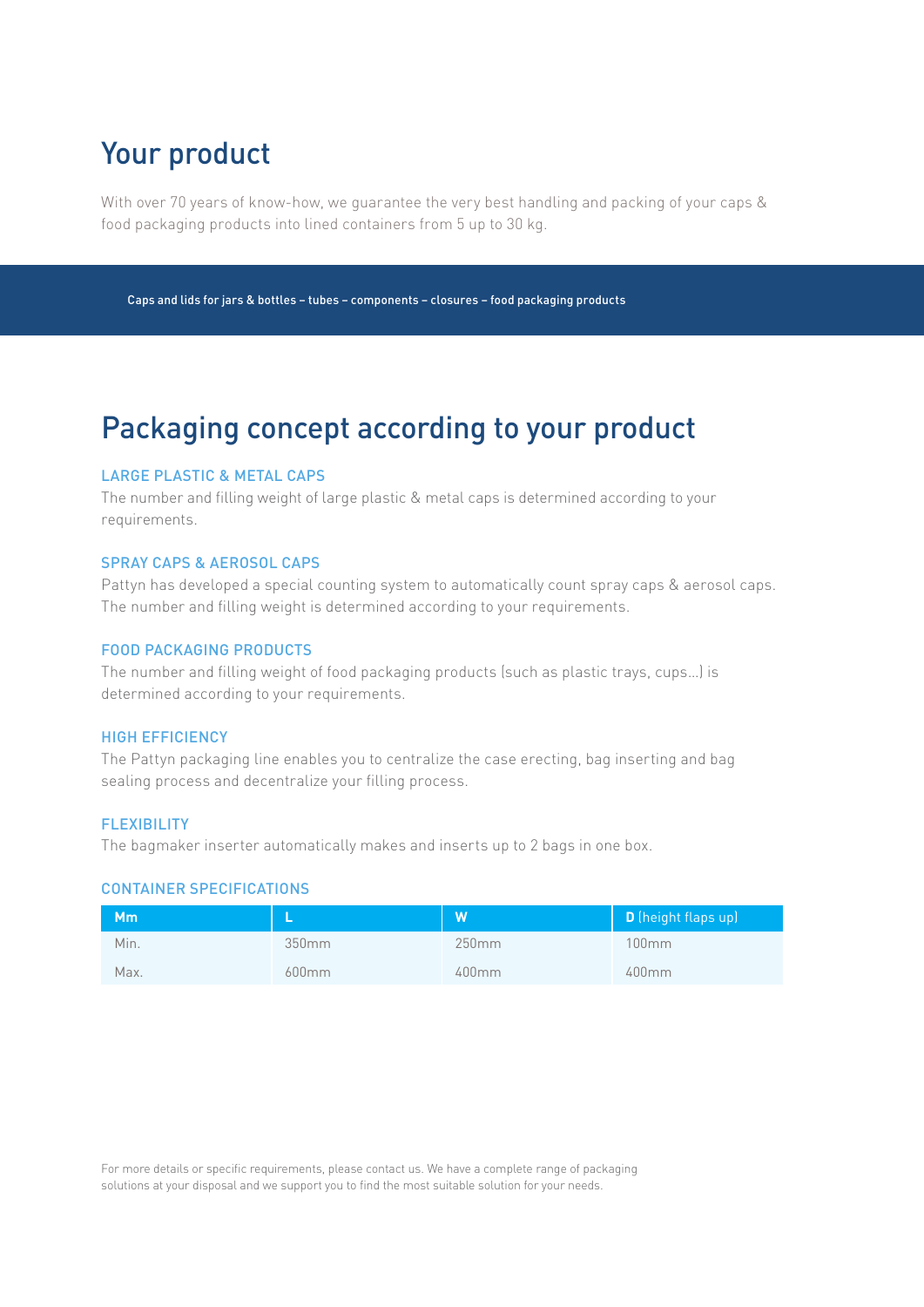### Fully automated caps & food packaging line

#### 1. CASE ERECTOR

The **case erector** forms perfectly rectangular cartons and is available in tape or hot melt execution. Closing the bottom flaps with hot melt enables a trouble-free packaging process and continuous production.

• Mechanical plunger for **perfect bonding**



#### 2. BAG INSERTER

The **bag inserter** provides perfectly inserted bags into containers at low running cost.

• Made-to-measure bags from

- a reel for **maximum autonomy** • Controlled bag insertion • Fully auto-adjustable, **no manual**
- **adjustments required** for format change



#### 3. COUNTER / WEIGHING UNIT

We offer a special counting system for spray & aerosol caps and collaborate with OEM manufacturers of various transport systems, such as Automated Guided Vehicles (AGV) to offer you a complete solution.

The **bag closer** perfectly protects your product

• High speed • **Bag sealing**, with vacuumizing and gasflushing options, or **bag overlap** 

**folding**

5. CASE CLOSER

The software of the **case closer** is fully integrated in the bag closer to maximize operator convenience.









#### OEM EQUIPMENT

Possibility to integrate OEM equipment and end of line solutions: check weigher, metal detector, X-ray detector, labeller, palletizer, ...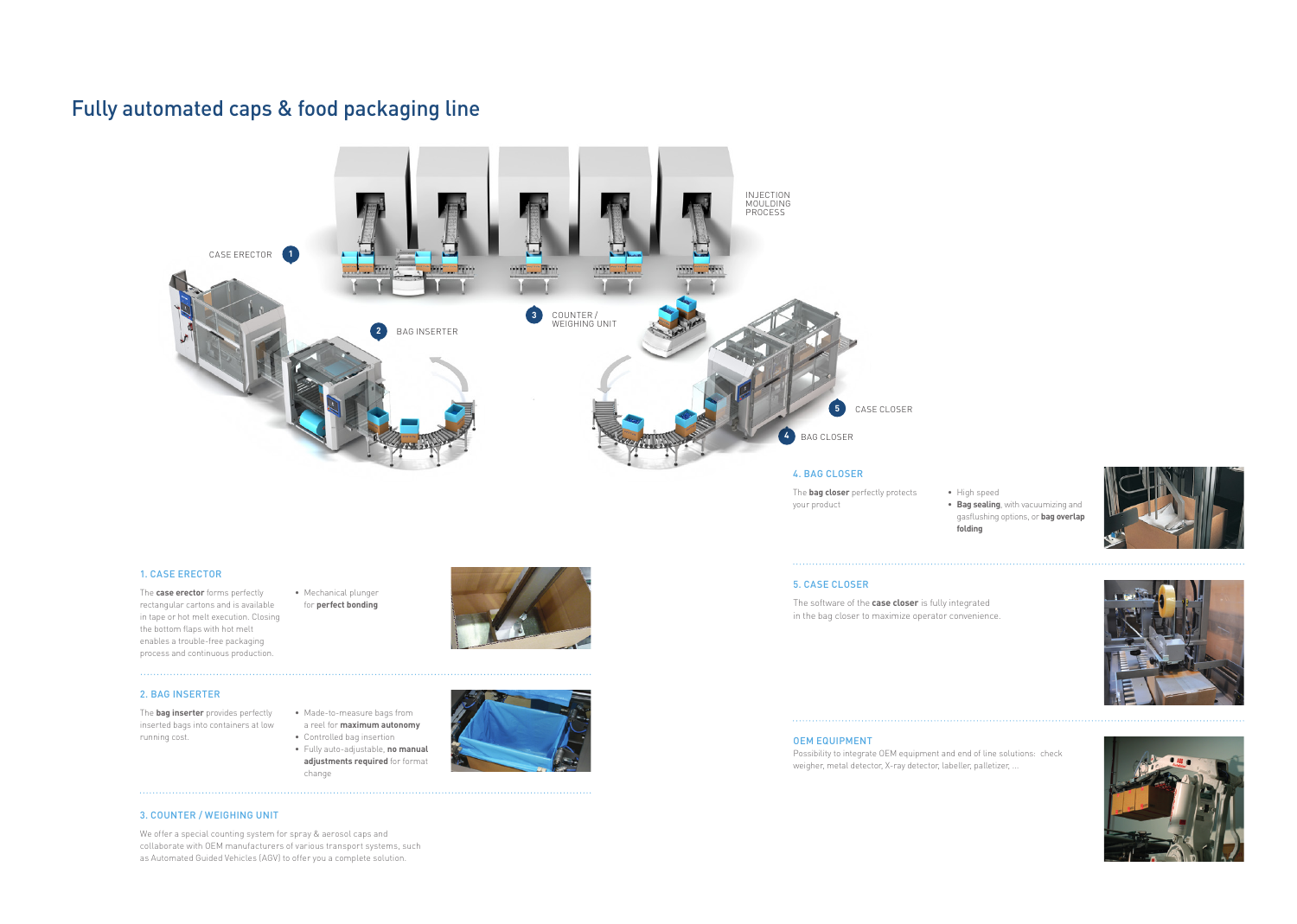### Our expertise, your added value

With our unique expertise in the packing and filling of caps & food packaging products into lined 5-30 kg containers, we provide a valuable contribution to the optimization of your packaging process. You rely on specialists, supporting you to find **the right solution from case erecting to case closing**.

Pattyn also collaborates with OEM manufacturers of various transport systems to offer you a complete solution. One contact person is responsible for the follow-up and planning of your caps & food packaging project. From the order confirmation till the installation you receive full **personalized support**.

Close relationships matter. With our worldwide network of Business Partners you benefit from **local customer service and support**.

### Satisfied customers

Mr. Marco Erdtmann, Plant Manager Pano Verschluß

*"With the purchase of a combined case erector – bag inserter we are now able to respond quickly to the increased production capacity and we are able to expand in a future step to a fully automated packaging solution up to palletizing."*



... and many more